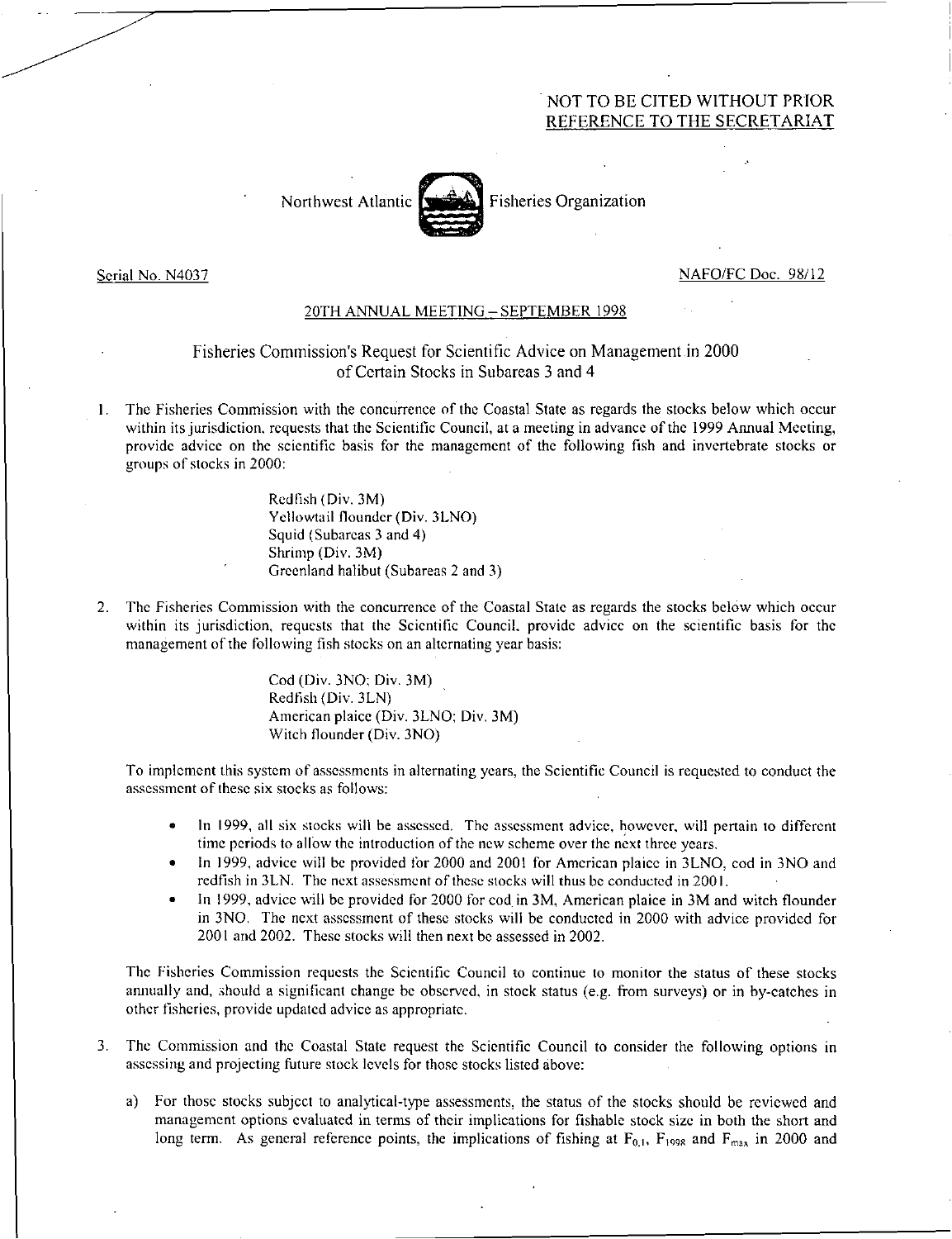subsequent years should be evaluated. The present stock size and spawning stock size should be described in relation to those observed historically and those expected in the longer term under this range of options.

Opinions of the Scientific Council should be expressed in regard to stock size, spawning stock sizes, recruitment prospects, catch rates and TACs implied by these management strategies for the short and the long term. Values of F corresponding to the reference points should be given. Uncertainties in the assessment should be evaluated.

- b) For those stocks subject to general production-type assessments, the time series of data should be updated, the status of the stock should be reviewed and management options evaluated in the way described above to the extent possible. In this case, the general reference points should be the level of fishing effort or fishing mortality (F) which is calculated to be required to take the MSY catch in the long term and two-thirds of that effort level.
- c) For those resources for which only general biological and/or catch data are available, few standard criteria exist on which to base advice. The stock status should be evaluated in the context of management requirements for long-term sustainability and the advice provided should be consistent with the precautionary approach.
- d) Spawning stock biomass levels that might be considered necessary for maintenance of sustained recruitment should be recommended for each stock. In those cases where present spawning stock size is a matter of scientific concern in relation to the continuing reproductive potential of the stock, management options should be offered that specifically respond to such concerns.
- e) Presentation of the results should include the following:
	- I For stocks for which analytical-type assessments are possible:
		- a graph of historical yield and fishing mortality for the longest time period possible;
		- a graph of spawning stock biomass and recruitment levels for the longest time period possible;
		- a graph of catch options for the year 2000 and subsequent years over a range of fishing mortality rates (F) at least from  $F_{0,1}$  to  $F_{\text{max}}$ ;
		- a graph showing spawning stock biomass corresponding to each catch option;
		- graphs showing the yield-per-recruit and spawning stock per recruit values for a range of fishing mortalities.
	- II. For stocks for which advice is based on general production models, the relevant graph of production on fishing mortality rate or fishing effort.

In all cases, the three reference points, actual F,  $F_{0,1}$  and  $F_{max}$  should be shown.

- I) Squid *(Illex)* in Sub-areas 3 and 4 is a short-lived species such that a change in productivity could be sudden. The Fisheries Commission and Coastal States request that the Scientific Council provide advice on the approach that could be used on an ongoing basis to allow timely identification of the onset of a new productivity level (higher or lower). It is also requested that the Scientific Council advise on catch levels that would be appropriate for different levels of productivity (e.g. low, medium and high). Further, the Scientific Council is requested to evaluate the potential impacts of fisheries for squid in Subareas 3 and 4 on the portion of the squid *(Illex)* resource in Subareas 5 and 6.
- 4. In 1996, the Fisheries Commission requested that the Scientific Council comment on Article 6 and Annex II of the Agreement for the Implementation of the Provisions of the United Nations Convention on the Law of the Sea of 10 December 1982 relating to the Conservation and Management of Straddling Fish Stocks and Highly Migratory Fish Stocks. Noting the progress made by the Scientific Council on the development of a framework for implementation of the Precautionary Approach, the Fisheries Commission requests that the Scientific Council provide, in their June 1999 report, the following information for the 1999 Annual Meeting of the Fisheries Commission for all stocks under its responsibility (i.e. cod in 3M and 3NO, American plaice in 3M and 3LNO, yellowtail flounder in 3LNO, witch flounder in 3NO, redfish in 3M and 3LN, Greenland halibut in SA 2+3, capelin in 3NO, shrimp in 3M and squid in SA 3+4):